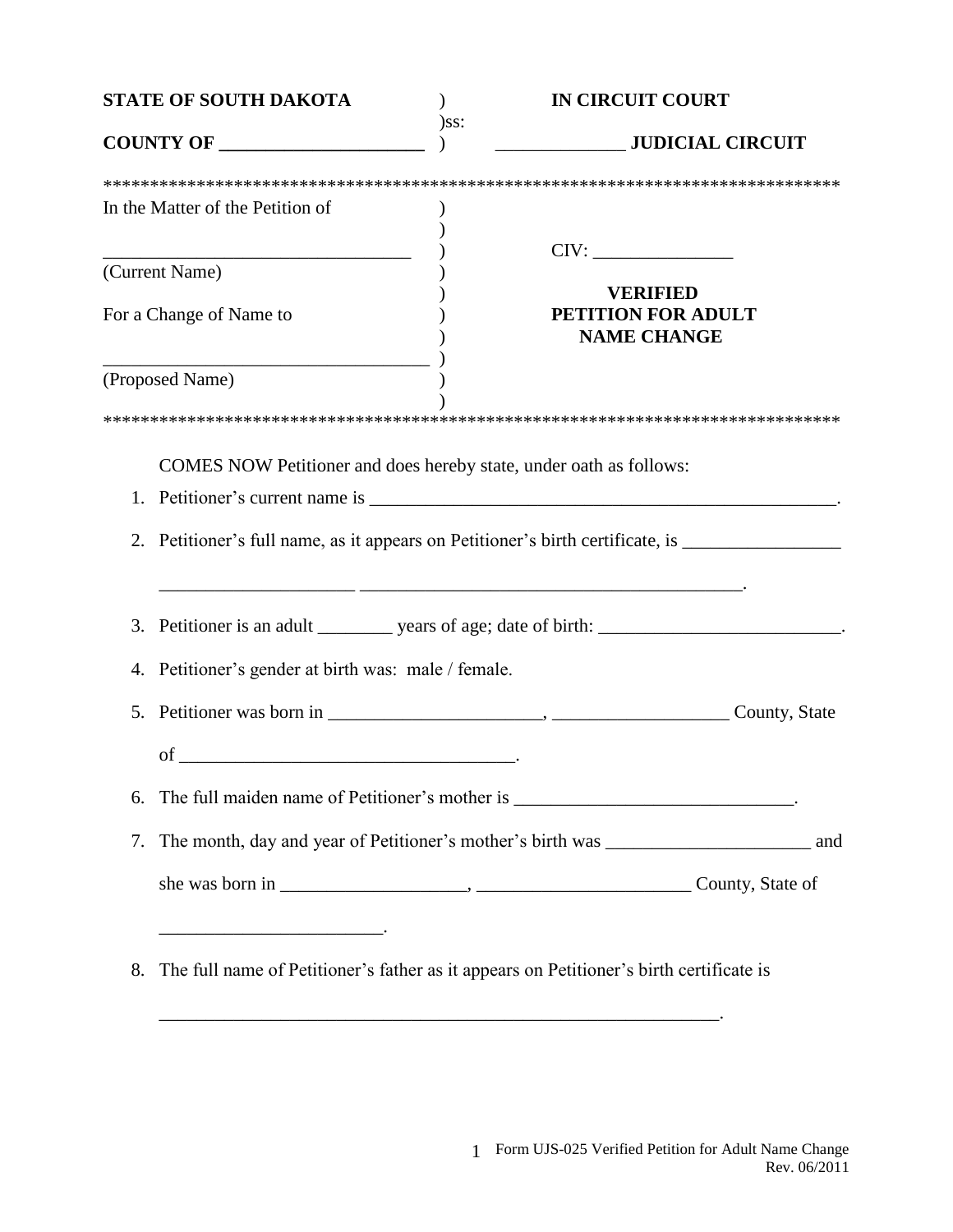|  | County, South Dakota.                                                                              |  |  |
|--|----------------------------------------------------------------------------------------------------|--|--|
|  |                                                                                                    |  |  |
|  | six months prior to filing this petition.                                                          |  |  |
|  | 12. The reason for wanting the name change is: __________________________________                  |  |  |
|  |                                                                                                    |  |  |
|  |                                                                                                    |  |  |
|  | ,我们也不能在这里的时候,我们也不能在这里的时候,我们也不能在这里的时候,我们也不能会在这里的时候,我们也不能会在这里的时候,我们也不能会在这里的时候,我们也不能                  |  |  |
|  |                                                                                                    |  |  |
|  |                                                                                                    |  |  |
|  | 13. This petition is made in good faith, I do not intend to defraud anyone, and it is not done for |  |  |
|  | the purpose of hiding my identity from any person, creditor or governmental agency of any          |  |  |
|  | kind or as to avoid discovery by such person, creditor or governmental agency.                     |  |  |
|  | 14. I request that my name be legally changed from ______________________________                  |  |  |
|  |                                                                                                    |  |  |

\_\_\_\_\_\_\_\_\_\_\_\_\_\_\_\_\_\_\_\_\_\_ \_\_\_\_\_\_\_\_\_\_\_\_\_\_\_\_\_\_\_\_\_\_\_\_\_\_\_\_\_\_\_\_\_\_\_\_\_\_\_\_.